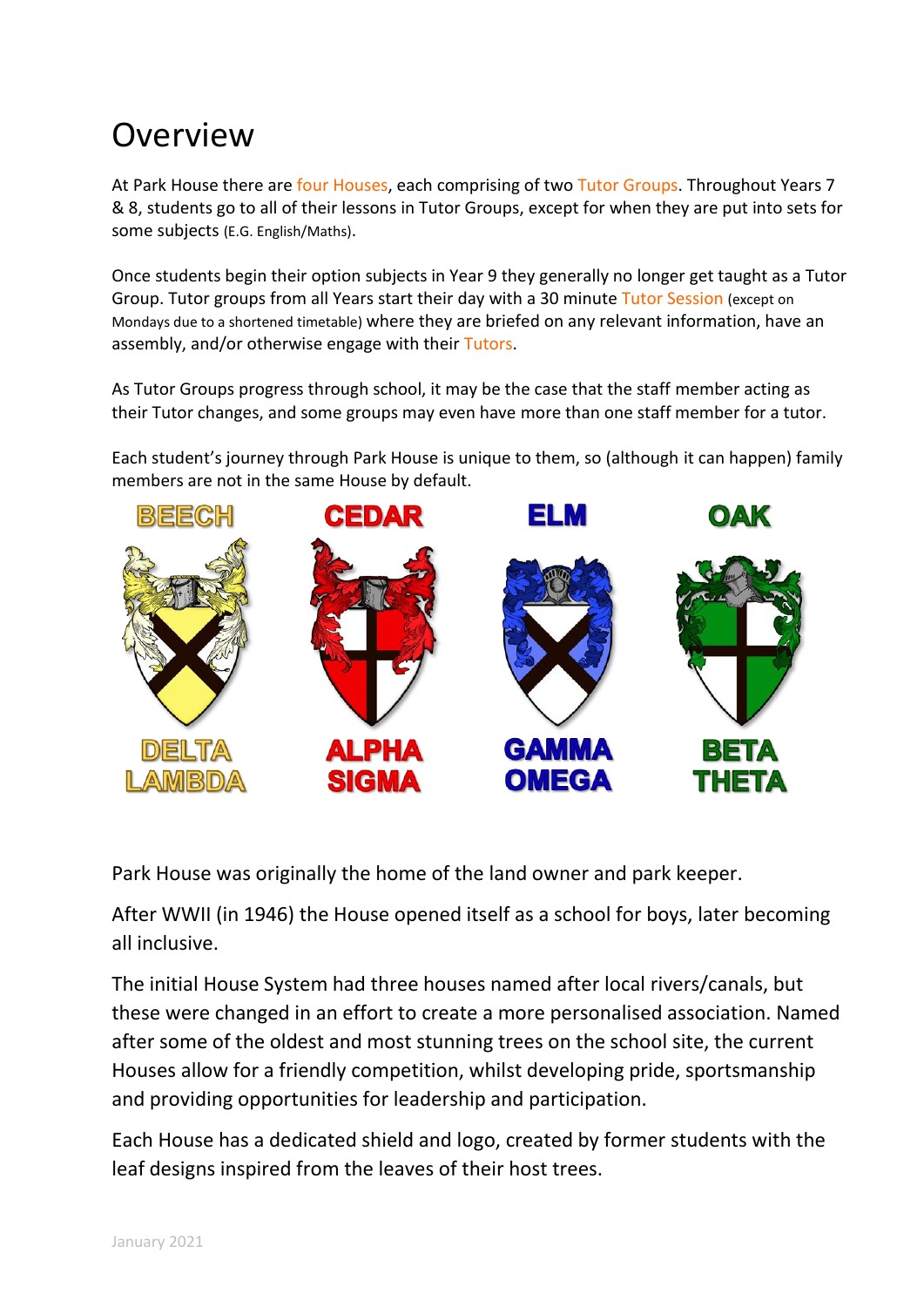# House Points

Students can earn 'House Points' which benefit both them as individuals, and their House as a whole. A running tally of student's individual House Point scores are counted and published on the 'House Point Spreadsheet' several times per week.

Tutors will show this to their Tutor Groups as often as possible to ensure students are aware of their positive impact around the school, and to encourage continued positive behaviour, effort and, attitude.

There are five awards lower school students can earn over the course of their school lives (three for VI Formers). Below you can see the number of House Points needed to receive an award, and the expected year group of a student by the time they may achieve it.

| <b>Bronze</b>        | $\equiv$ | <b>75 HP</b> |                | Year <sub>7</sub> |
|----------------------|----------|--------------|----------------|-------------------|
| Silver               | $=$      | 150 HP       |                | Year 8            |
| Gold                 | $=$      | 250 HP       |                | Year 9            |
| <b>House Colours</b> | $=$      | 400 HP       |                | Year 10           |
| <b>House Captain</b> |          | 1000 HP      |                | Year 11           |
| House Hero           | $=$      | 100 HP       |                | Year 12           |
| House Legend         | $=$      | 250 HP       | $\overline{a}$ | Year 12/13        |
| House God            |          | 600 HP       |                | Year 13           |

(All competitive elements of the House System are based solely on the House Points and therefore the positive contributions of students only. VI Form awards are counted from Year 12 onwards.)

House Points also accumulate across the entire House System and the overall winners are crowned at the end of the year.

House Points are not only a reward for students. They are used in data analysis within our behaviour policies to see how students are positively impacting the school and wider community year on year.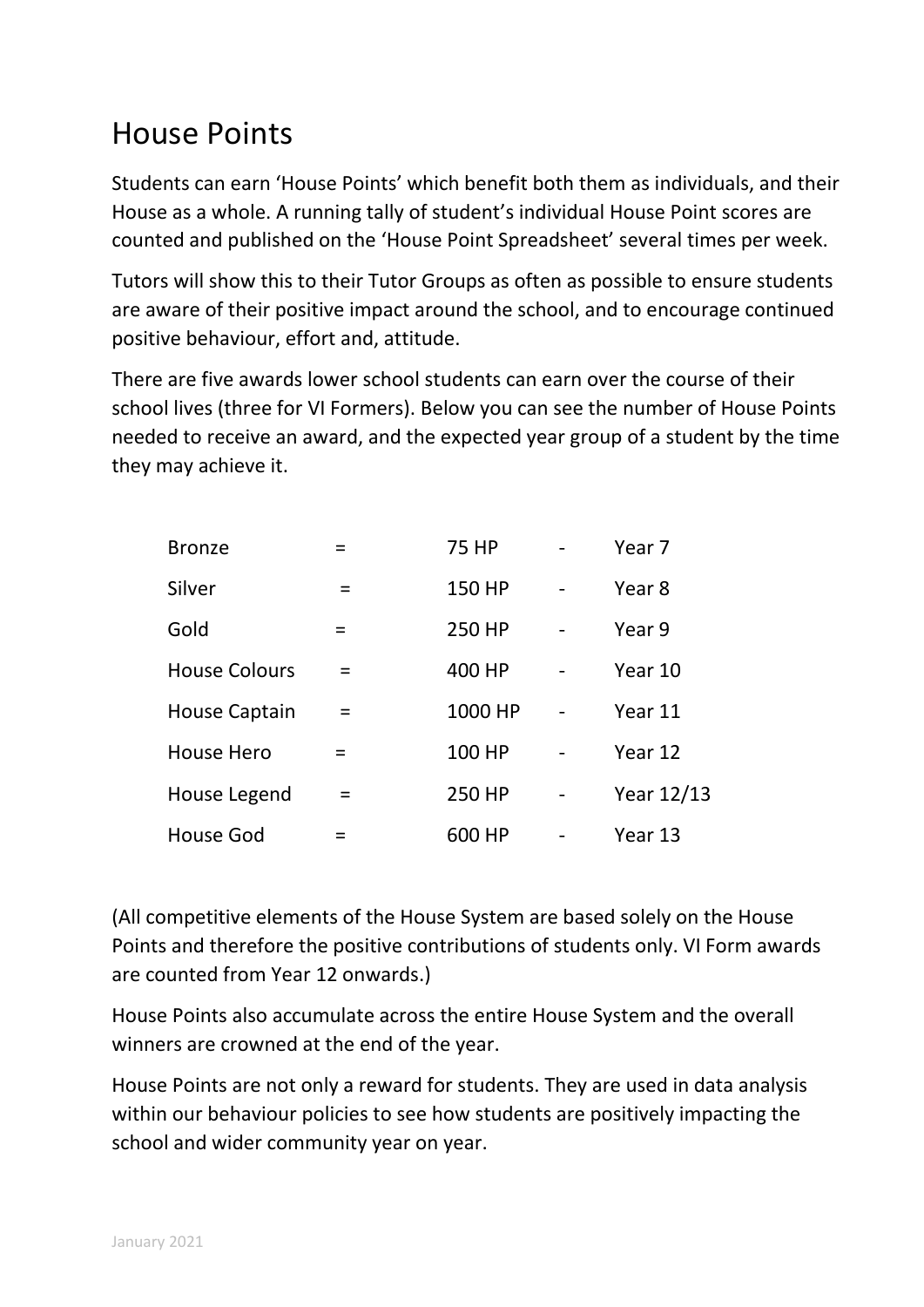House Points can be awarded by any member of staff for any number of positive reasons. Here are the guidelines for teachers to follow, but please remember a teacher can use their discretion when rewarding students:

- 1 HP should be awarded for a student going a little bit out of their way to reach above what they might normally produce. This might take the form of an insightful comment or two in a lesson, a solid piece of homework or generally helping out the class, teacher or learning environment in some way.
- 2 HP can be awarded for a very strong piece of work, homework and/or contribution to the learning environment. Other reasons include helping other students learn, contributing to and leading class discussions, and being consistently above normal expectations in a particular lesson.
- 3 HP may be awarded if a student has created a significantly good piece of work or has maintained a high level of effort for a significant duration. This might take the form of substantial effort made for an entire project or scheme of work, or perhaps even an exceptional piece of homework.
- 4 HP is an exceptional reward to achieve and is the highest amount of points a student will generally receive at any one time. This should be reserved for an outstanding piece of work or homework which clearly details a tremendous amount of effort. 4 HP could also be awarded for outstanding classroom behaviour and attitude to learning.
- Commendation: a commendation can be awarded to a specific piece of work, homework or school task in replace of standard points. Commendations are worth 5 HP and teachers should try to contact the student's home to give praise.
- Head of Learning Award: a special commendation may be awarded to a student who has made a significant contribution to their house, school, wider community or own personal education inside and/or outside of school. House commendations are worth 10 HP and should only be awarded by the Head of Year, Department or SLT.
- Special Commendation: a special commendation is awarded to a student when they have surpassed the expectations and requirements of a commendation and deserve extra praise. These are worth 15 HP and a reserved for incredible display of work, effort and/or behaviour.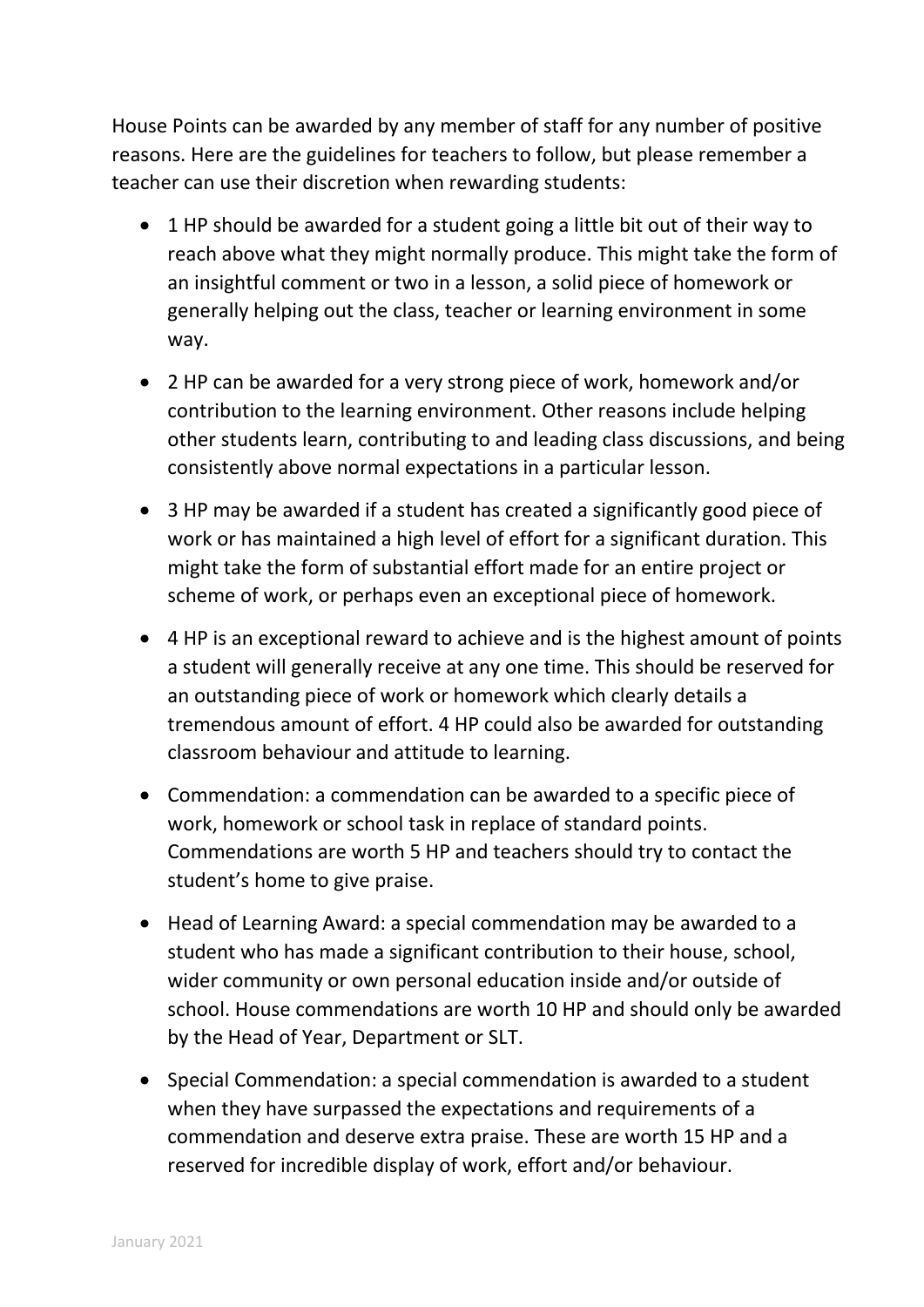- Head Teacher Award: a reward of 20 HP given by the Head teacher (or on their behalf) for the most impressive of contributions to the school or wider community. This is also awarded for breaking a school record at Sports Day.
- VI Form Award: as VI Formers have fewer lessons and have higher expectations placed on them, this replaces the standard 1-4 House Points given in younger years.

## The Competition

The overall competition is based on the total House Points earned over the course of the academic year. Points from House Events are added (along with any other points awarded to Houses for the year) and the winner is announced. This usually takes place in the final days of the academic year and celebrated with a House Party.

The previous winners of House Events can be seen in the Trophy Cabinet just inside the main entrance near the canteen. Each trophy is decorated with ribbon in the current holder's House colours. Next to this you can see the House Shield engraved with the latest champions & past winners.

The House Boards (situated in the corridor outside the library) display pictures, stats and information from the previous academic year.

This includes results, records and more.

#### How it is all kept fair!

The overall points are adjusted to take account of differing numbers of students in each House. If Oak has 50 more students than Beech for example, the points for Oak are reduced. This adjustment *does not affect the individual scores of students*  or their awards.

There are many other ways the system is kept fair. For example, if a student moves House during the year, their points move with them.

If a student joins after Year 7 they need fewer points for awards.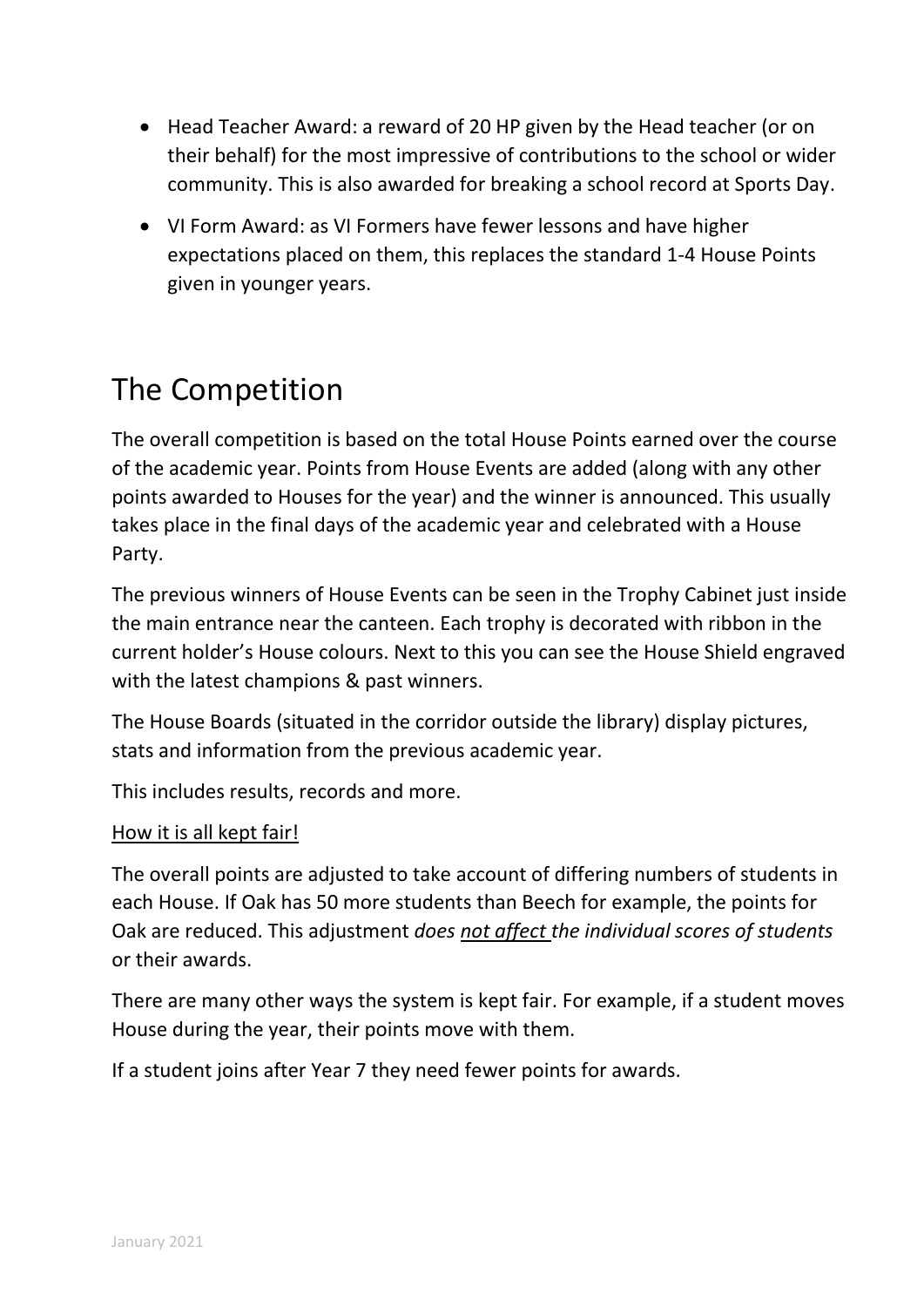## House Events

Throughout the year there will be many House Events taking place. This is a fantastic way for students to contribute to the school and gain some extra points.

These events change and develop over time but some of the current favourites still include House Dance, The School Production and Sports Day.

### Student Teams

The majority of House related activities are organised, run and supported by students, with key staff assisting where necessary.

In the Sixth Form there are several students who are appointed as 'Senior House Captains'. Each tutor group will also elect a 'Form Captain'.

The role of Senior House Captain is one of great importance and prestige. They will act as a support role to the 'Senior Student Team' (Year 13's including the Head Boy and Head Girl) and their responsibility will be to ensure they guide, support and develop all Houses throughout the year.

They will be responsible for organising, creating, delivering and supporting all House related events and activities throughout the Year.

The following outlines the expectations of Senior House Captains:

- Work alongside the Lead House Co-ordinator
	- Ensure each tutor group has elected a Form Captain to speak/act on behalf of their tutor group. The Form Captain can be elected as their Form Tutor sees fit

Visit tutor groups at least once every two weeks (they will need to organise this with the tutors to find a day which suits them). In this visit they should encourage the viewing and discussion of the House Point Spreadsheet, ensure each student has their latest award and take feedback about the House system

Plan, create and deliver House Assemblies (three times per year)

Organise House support for Sports Day and other House events (this could include flags, bunting, chants, mascots and the actual set-up on Sports Day)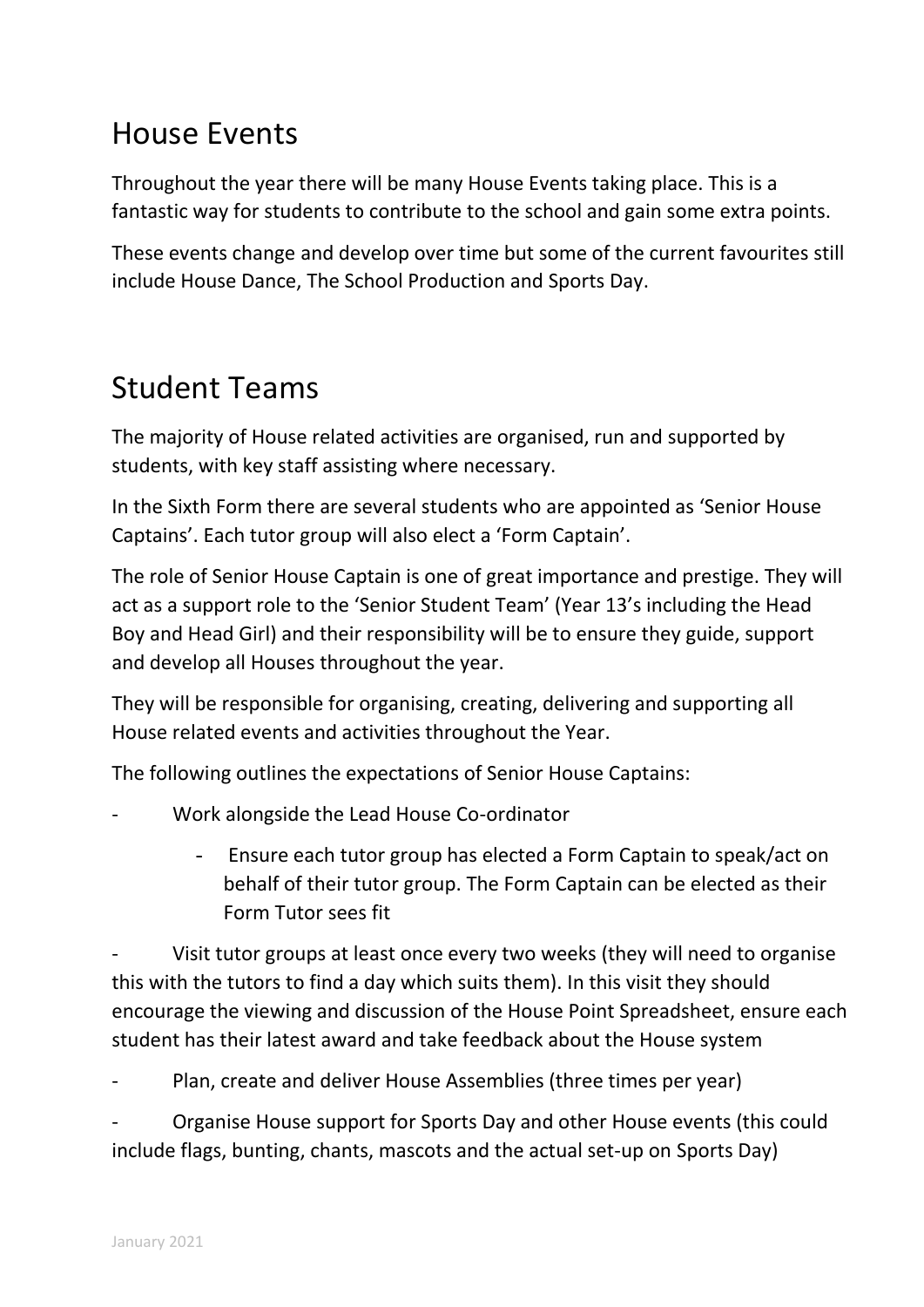Each Tutor Group should also elect its own 'Tutor House Team'.

This might include every single member of the tutor group, or perhaps be comprised of a select number of students.

Although each tutor group can develop their own way of doing this (teacher led debates, votes, presentations, names out of a hat), it is important to liaise with the Senior House Captains to achieve an overall House style and maintain a fair approach.

It is also important for each Tutor group to elect a 'Form Captain', who will act as the lead for their tutor group's House activities. The following is a list of responsibilities that Tutor House Teams need to act on.

(These should not all be left to the Form Captain, in fact the Form Captain might just organise the team rather than complete any of the tasks for themselves).

- Collect the green folder from the Attendance Office
- Attend Student council (up to three members of the tutor group)
- Collect House Badges and rewards and distribute them to their tutor group
- Gather subject specific information
- Canvass tutor group opinions on House events
- Ensure House events are signed up for fairly and appropriately
- Create decorations and House themed displays for their tutor room
- Create banners, flags and other House themed displays for House Events
- Encourage their tutor group to achieve as many House Points as possible
- Act as a 'go-to' runner for events such as Sports Day

It might be that the role of the Form Captain rotates through the members of the Tutor House Team on a termly/yearly basis.

### FAQ

Can staff get House Points?

No. Staff are assigned to a House but can't impact the competition.